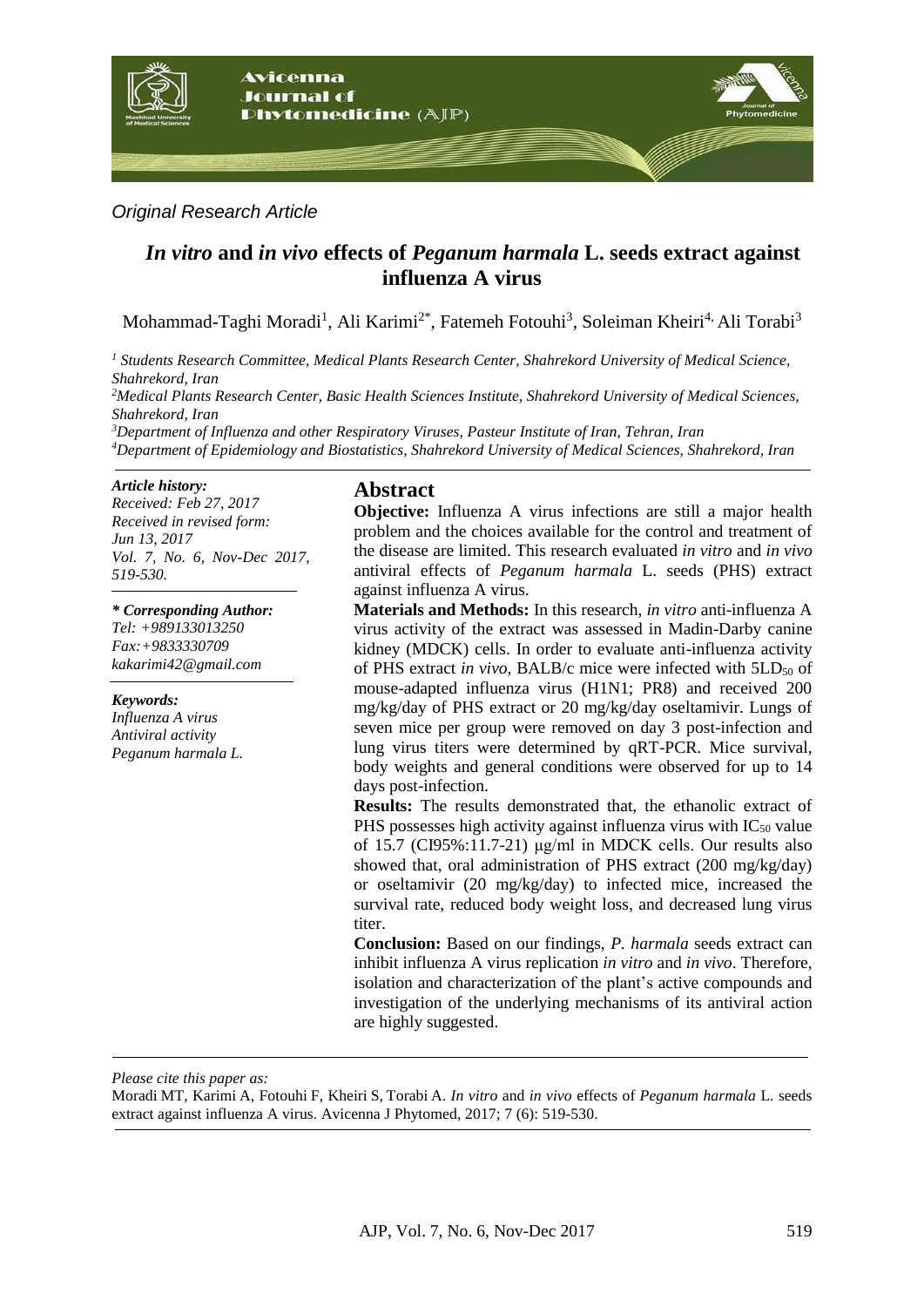# **Introduction**

One of the most common human respiratory tract pathogens with high morbidity and mortality risk, is influenza virus which has been considered as a public health concern (WHO, 2016). The high rates of antigenic drift and shift lead to emergence of novel human and non-human influenza viruses with the ability to cross the species barriers and become pathogenic in their new hosts (Cannell et al., 2008; Dawood et al., 2009).

A group of anti-influenza virus agents including amantadine and rimantadine which are matrix protein (M2) ion-channel inhibitors, interferes with viral uncoating within the host cells. These drugs are only effective against influenza A virus and widespread drug resistance has been observed. The other group, oseltamivir and zanamivir, are neuraminidase (NA) inhibitors (Jackson et al., 2011) and are widely used in the treatment of both seasonal and pandemic influenza virus infections. However, oseltamivir-resistant H1N1 strains with NA H275Y mutation were found to be circulated since 2007– 2008 (Dapat et al., 2013; van der Vries et al., 2013). Since no highly immunogenic vaccine with considerable efficiency has been yet developed against this virus and because drug-resistant strains of this virus are emerging (Hayden, 2009; Jefferson et al., 2009; Lackenby et al., 2008), the need for development of new highly effective anti-influenza agents for treatment of both seasonal and pandemic influenza infections, seems to be urgent.

Medicinal plants have been used for many years for the treatment of human diseases (Sewell and Rafieian-Kopaei, 2014). A large number of natural compounds has been examined to be introduced as new herbal medicines and remedies (Akbari et al., 2013; Madihi et al., 2013; Shahrani et al., 2007). The compounds with natural origin, especially those isolated from herbs, have been shown to be reliable sources for development of new drugs (Karimi et al., 2016; Moradi et al., 2016; Moradi et al., 2016; Moradi et al., 2017). Some of these herbal medicines have become therapeutic agents with promising results (Sarrafchi et al., 2016; Shayganni et al., 2016).

*Peganum harmala* L. (family *Zygophyllaceae*), a perennial, glabrous plant which grows spontaneously in semiarid conditions, steppe areas and sandy soils, is native to eastern Mediterranean region. This plant is known as "Espand" in Iran, "Harmel" in North Africa and "African rue", "Mexican rue" or "Turkish rue" in the United States (Mahmoudian et al., 2002). For a long time, seeds, fruits, roots, and bark of *P. harmala* have been used as folk medicine in Iran, Turkey, and China to treat coughs, rheumatism, hypertension, diabetes and asthma (Mina et al., 2015; Moloudizargari et al., 2013; Zhao et al., 2011).

*P. harmala* contains alkaloids, flavonoids and anthraquinones (Bukhari et al., 2008). The pharmacologically active compounds of *P. harmala* are several alkaloids which are found especially in the seeds and roots. These include β-carbolines such as harmine, harmaline (identical with harmidine), harmalol and harman and quinazoline derivatives like vasicine and vasicinone (Mahmoudian et al., 2002).

A literature review revealed that *P. harmala* and its active alkaloids possess a wide range of pharmacological activities like cardiovascular (Aarons et al., 1977; Berrougui et al., 2006), neurologic (Berrougui et al., 2006; Fortunato et al., 2009; Nasehi et al., 2010; Splettstoesser et al., 2005), anticancer (Hamsa and Kuttan, 2010; 2011; Zaker et al., 2007), antidiabetic (Mina et al., 2015; Moloudizargari et al., 2013), antispasmodic, anticholinergic, antihistaminic and antiadrenergic effects (Aqel and Hadidi, 1991) as well as angiogenic inhibitory properties (Moloudizargari et al., 2013). Several studies have reported anti-parasidal (Astulla et al., 2008; Sathiyamoorthy et al., 1999), antifungal, antibacterial (Nenaah, 2010), insecticidal (Jbilou et al., 2008; Rharrabe et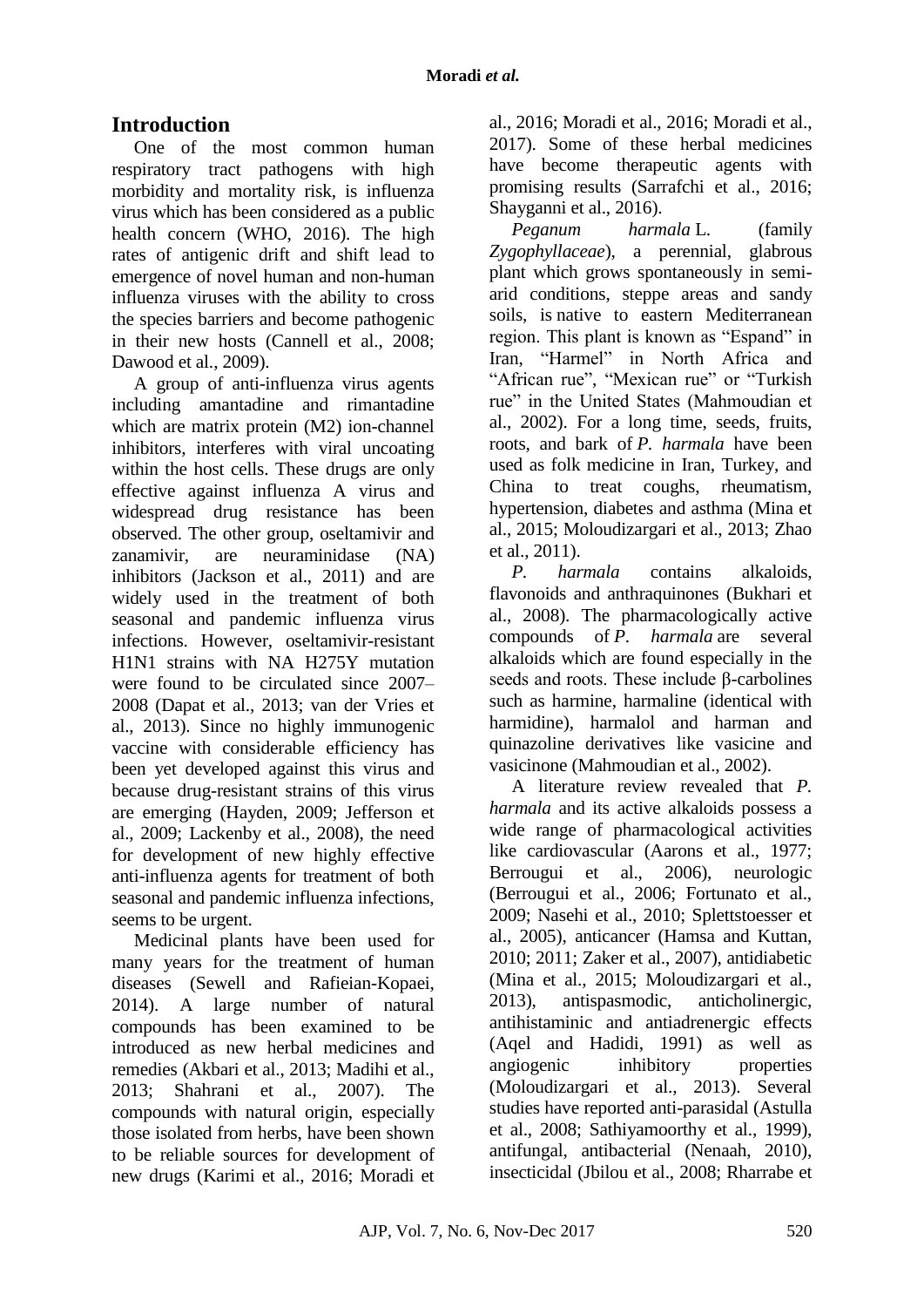al., 2007), and antiviral (Asgarpanah and Ramezanloo, 2012; Kiani et al., 2008) effects for *P. harmala* alkaloids.

This research evaluated *in vitro and in vivo* antiviral activity of seeds extract of *P. harmala* L. against influenza A virus infection.

# **Materials and Methods Plant collection and extraction**

Seeds of *P. harmala* were purchased from a reliable drugstore. Then, in the Herbarium of Medical Plants Research Center of the Shahrekord University of Medical Sciences (Iran), genus and species of the plant were identified and confirmed (herbarium number MPSKUMS-188). The seeds were powdered and then extracted using maceration method. The plant material was dissolved in 96% ethyl alcohol and kept at room temperature for 96 hr. Then, the mixture was filtered and concentrated under nearly vacuum pressure at 40°C using rotary evaporator. The extracts were dissolved at 37°C in 10% dimethylsulphoxide (DMSO) to give a stock solution of 10 mg/mL, filtered and stored at 4°C until analysis. The little percentage of DMSO present in the wells (maximum 0.1%) has no effect on the results of the experiments (Jadhav et al., 2012).

## **Cell culture and influenza virus propagation**

Madin Darby Canine Kidney (MDCK) cell line, and mouse-adapted influenza virus (A/Puerto Rico/8/34 (H1N1; PR8) and swine influenza virus (A/Iran/12/2014 (H1N1)) were obtained from Influenza Unit, Pasteur Institute of Iran. MDCK cells were grown in Dulbecco's Modified Eagle's Medium (DMEM) (Gibco, USA), supplemented with 10% Fetal Bovine Serum (FBS) (Gibco, USA) and 1% penicillin-streptomycin (Gibco, USA), at 37°C in humidified incubator with 5%  $CO<sub>2</sub>$ .

#### **Virus titration**

A standard 50% tissue culture infectious doses (TCID50) method was applied for virus titration (Kim et al., 2010). When, 90% confluent MDCK cells were prepared in 96-well plates, the cell culture medium was aspirated and washed twice with phosphate-buffered saline (PBS). Then, 200μl of 10-fold dilutions of virus in DMEM with 0.5μg/mL trypsin TPCK, was added into the wells and incubated for 2 days. Consequently, 50μl of culture medium was taken from each well and transferred to a U-bottomed 96-well plate for hemagglutination assessment (WHO, 2011). TCID<sub>50</sub> was calculated based on the method of Reed and Muench (Reed and Muench, 1938).

## **Cytotoxicity assay**

The effects of PHS extract on the viability of MDCK were determined using 3-(4, 5-dimethylthiazol-2ol) 2, 5 diphenyl tetrazolium bromide (MTT; Sigma, USA) assay. When the cell monolayer was confluent, the cells were incubated with 100 µL/well of various concentrations of PHS extract (in triplicates) in 96-well microtiter plates for another 2 days. After the incubation period, the supernatants were removed from the wells and 50 μL of an MTT solution (1 mg/mL in PBS) was added to each well. The plates were incubated for 4 hr at 37°C, and 100 μL of DMSO (Samchun, Korea) was added to the wells to dissolve MTT crystals. The absorbance was read using an enzymelinked immunosorbent assay (ELISA) reader (StataFax 2100, USA) at 570 nm. The percentage of toxicity was calculated using the following formula:

Toxicity (%) =  $[100 - (ODT/ODC) \times 100]$ , where ODT and ODC refer to the absorbance of the test substance and the control, respectively (Mosmann, 1983). The  $50\%$  cytotoxic concentration  $(CC_{50})$ was defined as the cytotoxic concentration of the extract by regression analysis.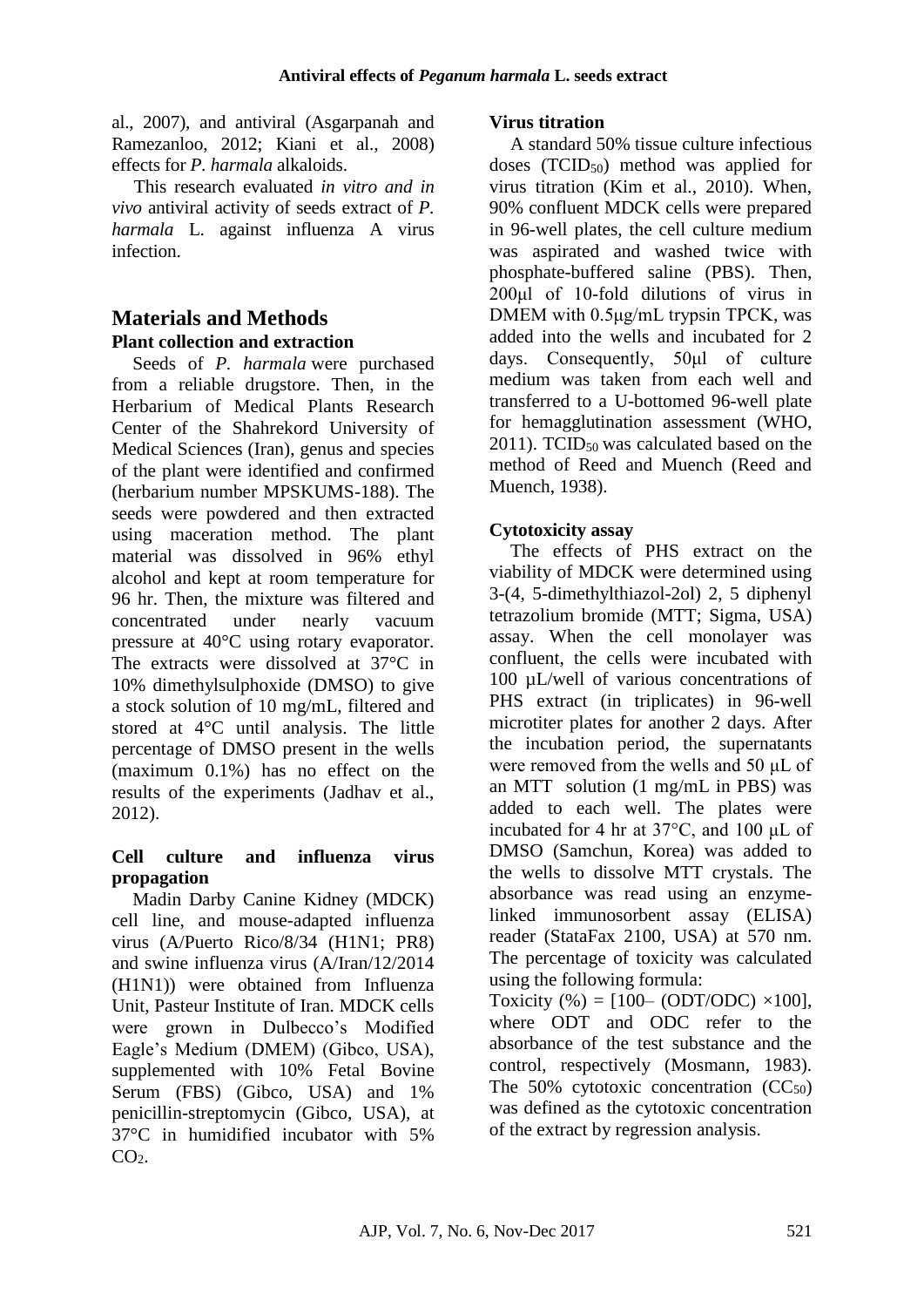#### **Anti-influenza virus activity of PHS extract**

Confluent monolayers of MDCK cells were prepared in 96 or 12-well plates. swine influenza A virus was inoculated into the cells at  $100$  TCID<sub>50</sub>, and the virusinfected cells were incubated in the presence of each compound at various concentrations. Oseltamivir served as the positive control. Virus replication and virus titration were assessed using different methods including cytopathic effect reduction assay, hemagglutination assay, and real-time quantitative RT-PCR.

## **Cytopathic effect (CPE) reduction assay**

When the cell monolayer was 90% confluent, the cell culture medium of cells was aspirated. Next, cells were washed with PBS and infected with  $100$  TCID<sub>50</sub> of influenza A (H1N1) virus for 1 hr. Then, the virus was removed and the cells were treated with 2-fold diluted nontoxic concentrations of PHS extract (6.25, 12.5, 25, and 50 µg/ml) and incubated for 48 hr. DMSO 0.1% and oseltamivir (Sigma, USA) were used as negative and positive controls, respectively. Cell viability was also determined using a previously described MTT assay (Kodama et al., 1996). The procedure was carried out in triplicate. The 50% inhibitory concentration  $(IC_{50})$  was determined based on a curve of inhibition versus the concentration of the extract. Selectivity index, as a marker of antiviral activity, was determined as the ratio of  $CC_{50}/IC_{50}$ .

## **Hemagglutinin (HA) assay**

Confluent MDCK cells in 12-well plates were infected with  $100$  TCID<sub>50</sub> of influenza A (H1N1) virus, and incubated for 1 hr at  $37^{\circ}$ C. Then, the virus was removed and the cells were treated with 2 fold diluted nontoxic concentration of PHS extract (5, 10, 20, 40 and 80 µg/ml). To evaluate the presence of the virus in cell culture, the cell culture supernatants were harvested at 24 and 48 hr post-infection. Serial dilutions of the cell culture

supernatants were mixed with the same volume of 0.5% chicken red blood cells (RBCs) in a U-bottomed 96-well plate for 45 min at room temperature. The hemagglutination activity was determined by measuring the dilution factor of the samples required for complete chicken RBC agglutination (Jang et al., 2014).

#### **Quantitative reverse transcription-PCR**

We used real-time PCR to quantify the presence of virus in the media of MDCK cells after infection with influenza virus. Next, in 12-well plates, 90%-confluent MDCK cells were infected with the virus and treated with 2-fold dilutions of nontoxic concentrations of PHS extract (5, 10, 20, 40 and 80 µg/ml) or control for 48 hr. Viral RNA was extracted from the culture supernatant, using a viral nucleic acid extraction kit (Yekta tajhiz azma Co., Iran), and reverse-transcribed to cDNA using RevertAid First Strand cDNA synthesis kit (Thermo scientific, Lithuania) and an influenza A viral RNA-specific universal  $Uni12$  primer  $(5^2 -$ AGCAAAAGCAGG-3'). Quantitative PCR was performed using influenza M gene primers (5<sup>'</sup>-GGCAAATGGTACAGGCAATG-3' and 5'- AGCAACGAGAGGATCACTTG-3') (Mehrbod et al., 2012) and 2X SYBER Green Master Mix (Thermo scientific, Lithuania) with a Rotor-Gene Q (Corbett, Qiagen, Germany). The viral RNA level in the virus-infected cells was considered 100%, and the relative viral RNA levels in test samples were calculated.

## *In vivo* **study**

Female BALB/c mice (weighing 18–23 g) were obtained from Pasteur institute (Tehran, Iran). Mice were housed at  $25^{\circ}$ C with controlled 12 hr-12 hr light-dark cycles. Food and water were freely available. All experiments were executed in accordance with the Guide for the Care and Use at Laboratory Animals and approved by research and ethics committee of Shahrekord University of Medical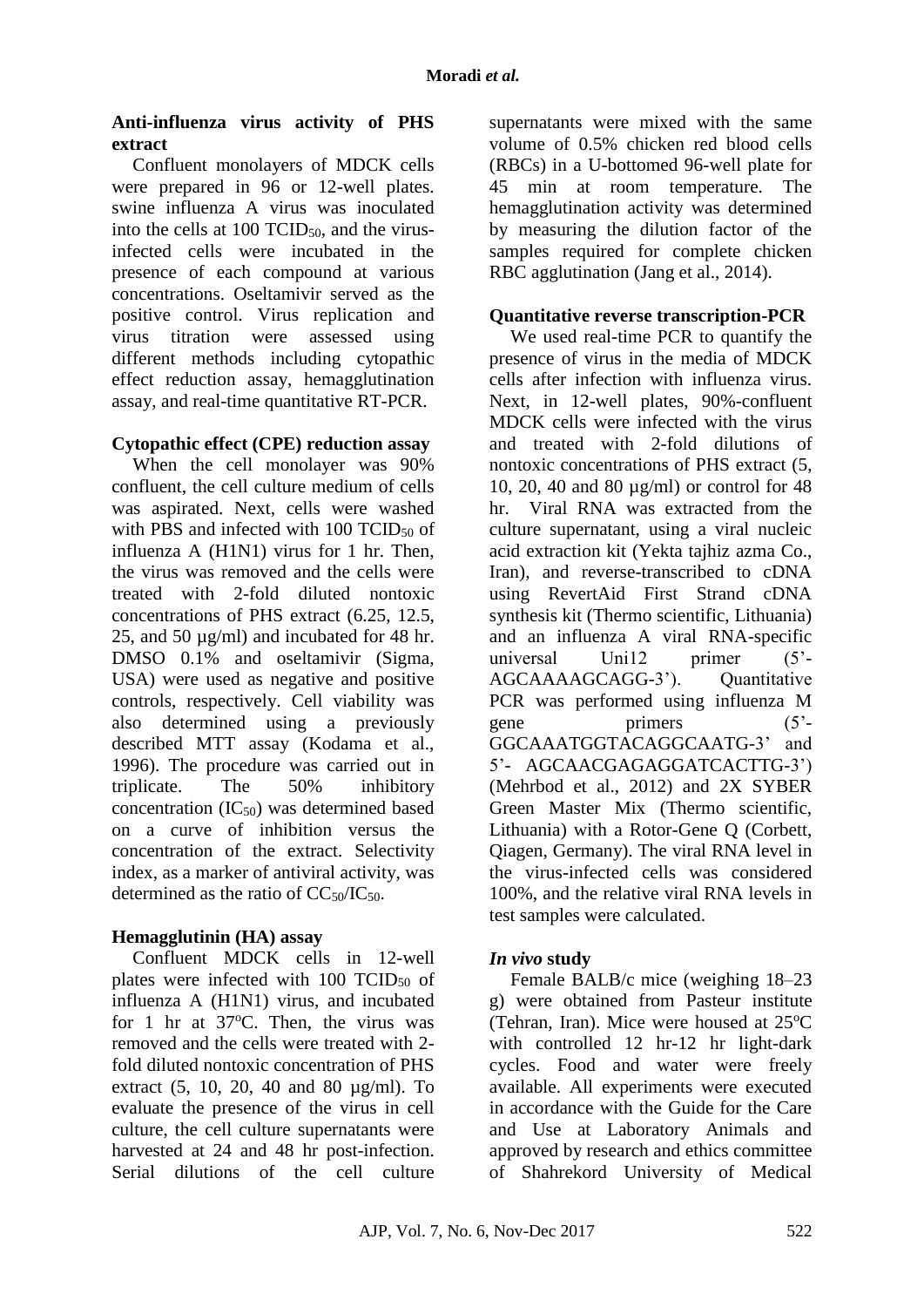Sciences (approval No. IR. SKUMS.REC.1395.160).

For *in vivo* toxicity determinations, the dose of PHS extract which was lethal to mice was determined. Mice were randomly divided into 7 groups of 5 mice and treated with 2-fold diluted doses of PHS extract (80, 161, 312.5, 625, 1250, and 2500 mg/kg/day) or control by oral gavage once a day for 5 days. The mice were monitored daily for signs of toxicity and death for 21 days. Lethal dose (LD<sub>50</sub>) was calculated using GraphPad Prism 6 (GraphPad Software, La Jolla, CA). We also calculated the median infectious dose  $(LD_{50})$  of PR8 in mice using Reed and Muench method (Reed and Muench, 1938).

## **Protective efficacy in mice**

In order to evaluate anti-influenza activity of PHS extract *in vivo*, mice were randomly divided into 4 groups of 14. Mice were anesthetized by intraperitoneal injection of 100 mg/kg ketamine hydrochloride (Parke-Davis, Pontypool, UK) and 4 mg/kg xylazine (Bayer, Bury St, Edmunds, UK) and infected with 5LD<sup>50</sup> of mouse-adapted Influenza virus (A/Puerto Rico/8/34 (H1N1; PR8) in 50 μL sterile PBS via the intranasal route. Group 1 was infected with virus and did not receive treatment. Groups 2 and 3 were infected with virus and received 200 mg/kg/day of PHS extract or 20 mg/kg/day of oseltamivir (sigma, USA) orally via gavage once a day during days 1–5 postinfection (PI) starting 1 hr post-infection. Group 4 received PHS extract 200 mg/kg/day orally for 5 days without virus inoculation.

For the evaluation of body weight and survival rate, seven mice from each group were observed daily for morbidity and weighed once a day for 14 days. Based on our data, percentage of mortality (M), index of protection (IP) =  $(Mp - Me)/Mp \times 100$ , where Mp and Me are mortality in virus control group and drug-treated groups,

correspondingly) and mean day to death (MDD) were calculated.

In order to determine infectious titer of the virus in lung tissue, lungs of the other seven mice per group, were removed on day 3, and PI (peak of virus titer (Perrone et al., 2008) and Lung virus titers were determined by real-time qRT-PCR using primers for NS1 gene (Zhang et al., 2013).

## **Lung viral titers analysis**

Total RNA was extracted from the lung homogenates using Trizol Reagent (1 ml of Trizol for 30 mg tissue), according to the manufacturer's instruction (Invitrogen, Carlsbad, CA). Real-time polymerase chain reaction (RT-PCR) reaction was performed using a Rotor-Gene 3000 (Corbett, Qiagen, Germany) at a total volume of 10 μl containing 1μl of synthesized cDNA solution, 5μl of 2X SYBER Green Master Mix (Thermo scientific, Lithuania) and 500 nM of each primer. Amplification program included a denaturation at 95°C for 10 min followed by 45 cycles at 95°C for 15 sec, 54 or 58°C for 20 sec, and 72°C for 25 sec. Following the amplification, the specificity of the amplified products was confirmed using melting curve analysis. Viral RNA was normalized against RNA loading for each sample using the β-actin RNA as an internal standard. The primers for PR8 NS1 gene were: forward 5'- CATAATGGATCCAAACACTGTGTC -3' and reverse 5<sup>2</sup>-CCTCTTAGGGATTTCTGATCTCGG -3'. The primers for β-actin were: forward 5'- CGGTCAGGTCATCACTATCGG -3' and reverse  $5'$ -TCTTTACGGATGTCAACGTCACAC -3'.

The levels of viral RNA were expressed as the ratio of viral RNA to β-actin mRNA (viral RNA/β-actin mRNA). Each assay was performed in duplicate for each sample. Relative quantification of viral RNA to β-actin was determined using the  $2^{-\Delta Ct}$  =  $2^{-}$  (Ct, NS1- Ct, β-actin) equation (Schmittgen and Livak, 2008).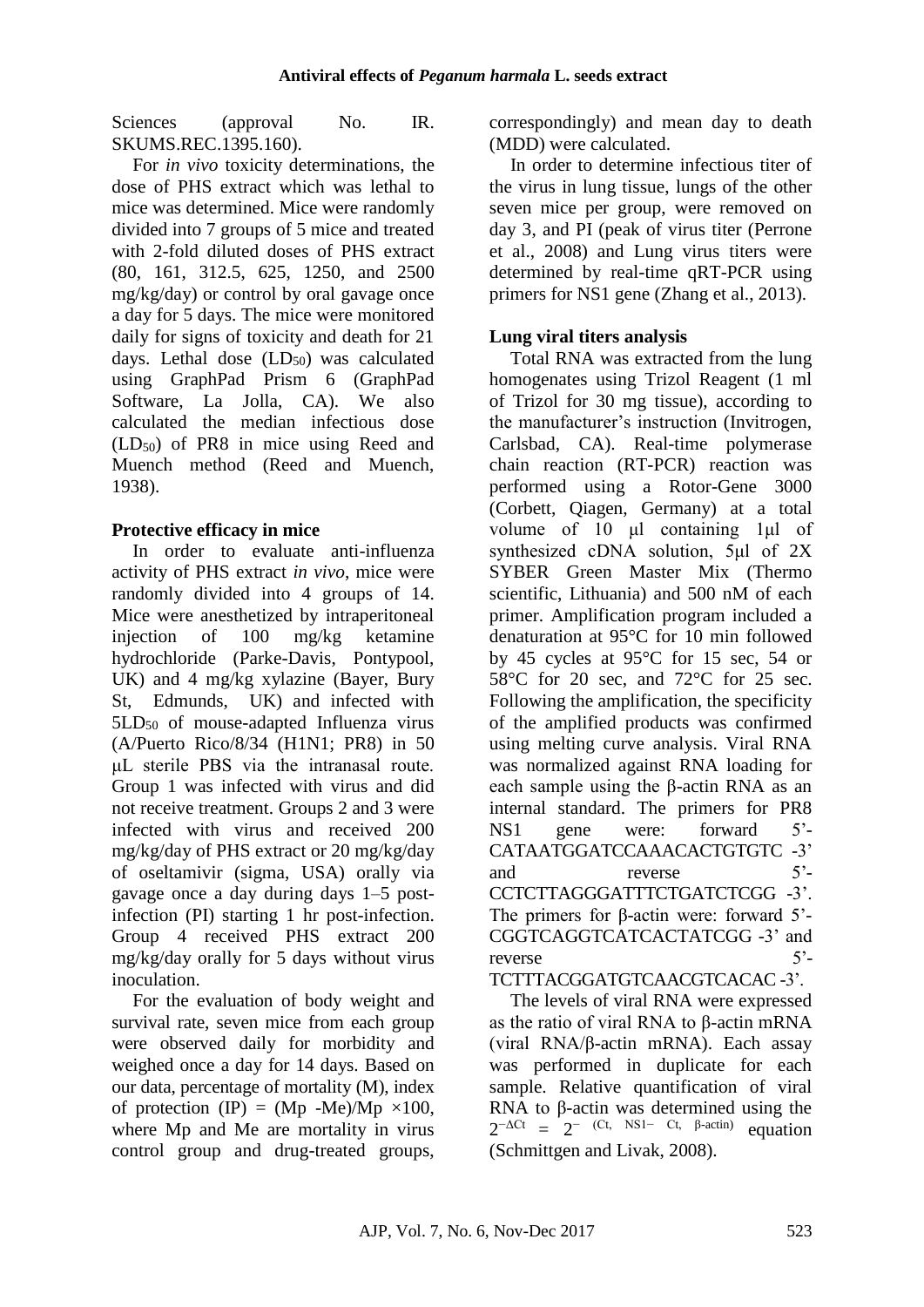#### **Statistical analyses**

The IC<sub>50</sub> and CC<sub>50</sub> values were calculated using GraphPad Prism Demo (GraphPad software, San Diego, California, USA). The data were analyzed by Kruskal-Wallis test, and expressed as mean±SD. Survival times were compared using the log-rank test. Differences in values among different groups at p≤0.05 were considered statistically significant.

#### **Results**

#### **Cytotoxicity and antiviral activity of PHS extracts in MDCK cells**

The results showed that the  $CC_{50}$  value of PHS extract in MDCK cells was 139.2 (CI95%:118.2-163.9) μg/ml. The analysis showed a significant relation between the concentration of the extract and cell death  $(p<0.01)$ . To evaluate the effect of PHS extract on influenza virus replication, virus-infected MDCK cells were treated with non-cytotoxic concentrations of PHS extract for 48 hr to investigate the cytopathic effect and the viability of uninfected and infected cells measured by MTT. Based on nonlinear regression analysis,  $IC_{50}$  of PHS extract on influenza A (H1N1) was 15.7 μg/ml (CI95%:11.7- 21) with SI value of 8.87 (Figure 1).



Figure 1. Anti-influenza virus activity and cytotoxicity of *Peganum harmala* L. extracts in MDCK cell lines. Confluent MDCK cells without virus or after influenza A virus infection, were exposed to different concentrations of the extract for 48 hr. Cell viability was measured using MTT assay. Results are expressed as means  $\pm$  SD from three experiments.

Antiviral activity of PHS extract against influenza virus was assessed by hemagglutination endpoint test. PHS inhibitory effect resulted in a significant decrease in log 10 virus titer as tested by hemagglutination assay (Figure 2A). In addition, PHS extract effects on viral genome load levels were reflected as decrements in log 10 copy number in treatments which were calculated through absolute quantification. Quantitative analysis of the M gene of influenza A virus PCR products exposed to PHS extract, showed statistically significant decrements in viral load compared to the virus sample (Figure 2B).



Figure 2. Reduction in influenza viral titers in the culture supernatants treated with the *Peganum harmala* seeds extract. The influenza A H1N1 infected MDCK cells were incubated with different concentrations of the extract for 24 and 48 hr. The supernatants were used for hemagglutination assay (A) or for viral RNA quantification by quantitative RT-PCR using influenza M gene  $(B)$ . \*  $p<0.05$ from values obtained for treated samples compared to virus control (untreated sample). The data were analyzed by SPSS using Kruskal-Wallis test. The data are expressed as mean±SD of three independent experiments.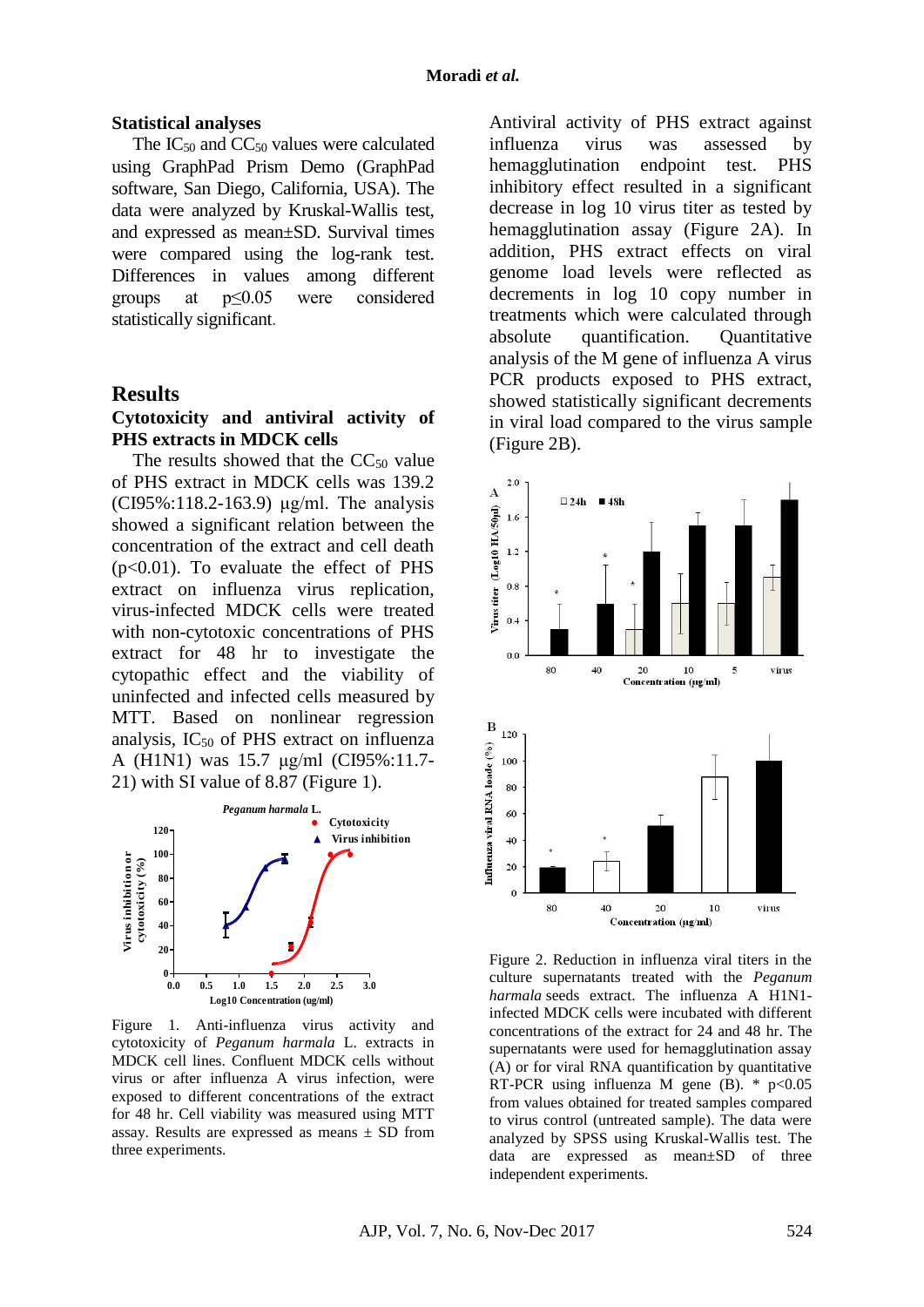#### *In vivo* **therapeutic efficacy of PHS extract against PR8 (H1N1) influenza virus**

Oral treatment with PHS extract (once a day for 5 days) indicated an approximate LD<sub>50</sub> of 519 mg/kg/day for the extract.

The effect of oral treatment with PHS extract on the survival rate of influenzainfected mice was evaluated. We observed that treatment of mice with 200mg/kg PHS extract and 20 mg/kg oseltamivir decreased body weight loss (Figure 3A) and increased survival rates (Figure 3B) of infected mice. While the MDD of virus control mice was  $8.57 \pm 2.07$  days, the mice administered with 200 mg/kg PHS extract and 20 mg/kg oseltamivir survived for 11.85±3.97 days and 12.7±3.9 days, respectively ( $p<0.05$ ; Table 1).

The effect of the extract on viral loads in lungs of seven mice per group was examined on day 3 PI. We observed that treatment of mice with oseltamivir reduced viral titers. Similarly, viral load in virusinfected lungs was reduced in PHS extract (200mg/kg/day)-treated group, compared to the infected mice without therapy (Table 1).



Figure 3. *In vivo* antiviral activity of *Peganum harmala* seeds extract against PR8 (H1N1) influenza virus in mice. Female BALB/c mice were intranasally infected with a mouse-adapted PR8 (H1N1) influenza virus (5LD50). One hour later, seven mice per group received placebo, *P. harmal* seeds extract (200 mg/kg/day) or oseltamivir (20 mg/kg/day) once daily for 5 days, orally. (A) Body weights and (B) survival were monitored daily.

|                                                                                                                          |  |  | $V_{\text{total}}$ DM $\lambda$ $\mathcal{L}_{\text{total}}$ (0) and a second |  |  |
|--------------------------------------------------------------------------------------------------------------------------|--|--|-------------------------------------------------------------------------------|--|--|
| influenza virus-infected mice                                                                                            |  |  |                                                                               |  |  |
| Table 1. Effect of oral treatment with <i>Peganum harmala</i> seeds extract on lung virus yield and mice survival in PR8 |  |  |                                                                               |  |  |

| Group                | Dead/total $(M, \%)$ | IP. $%$ | MDD <sup>a,b</sup> | Viral RNA titer / $\beta$ -actin gene<br>expression <sup>b,c</sup> |
|----------------------|----------------------|---------|--------------------|--------------------------------------------------------------------|
| $PHS + virus$        | 3/7(42.85)           | 57.15   | $11.85 + 3.97$     | $1.07\times10^{5}$ ± $7.87\times10^{6}$ *                          |
| oseltamivir + virus  | 2/7(28.57)           | 71.43   | $12.7 + 3.9*$      | $6.08\times10^{7}$ ± 5.03×10 <sup>-7*</sup>                        |
| <b>Virus control</b> | 7/7(100)             | N/A     | $8.57 + 2.07$      | $8.43\times10^{-5}$ ± 2.96 $\times10^{-5}$                         |
| <b>PHS</b> control   | 0/7(0)               | ٠       | >14                | N/A                                                                |

PHS: *Peganum harmala* seeds extract (200 mg/kg/day), oseltamivir (20 mg/kg/day), M: Mortality, IP: Index of protection, <sup>a</sup>MDD: Mean day to death of mice dying prior to day 14; <sup>b</sup>Data is represented as mean  $\pm$  SD; <sup>c</sup>the levels of viral RNA were expressed as the ratio of viral RNA to β-actin mRNA (viral RNA/β-actin mRNA). Relative quantification of viral RNA to β-actin was determined using the  $2^{-\Delta Ct} = 2^{-(Ct, NS1 - Ct, \beta\text{-actin})}$  equation. \* p<0.05 versus virus control.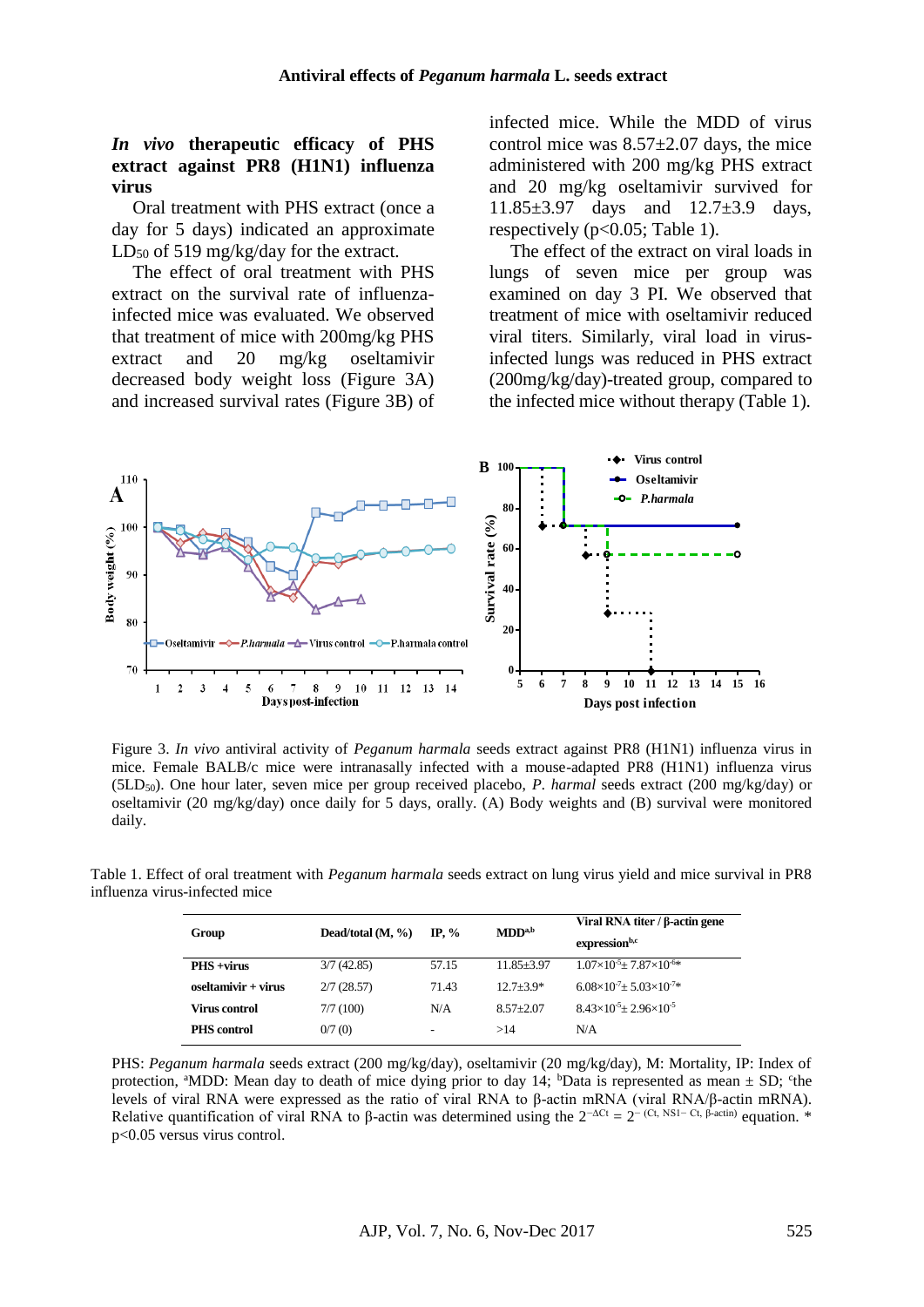# **Discussion**

Infection with influenza A virus is still a major health issue, and the available choices for the control and treatment of the disease are limited. Natural products and their derivatives have, historically, been considered as invaluable therapeutic agents (Mirhosseini et al., 2014; Rouhi-Boroujeni et al., 2016). Recent technological advances have allowed the researches for the development of anti-viral and also antiinfluenza drugs from natural products (Ge et al., 2010).

In this study, we used MTT cytotoxicity method, hemagglutination assay and qPCR method to evaluate anti-influenza A virus activity of PHS extract *in vitro* using MDCK cell line. Based on our results, the  $CC_{50}$  (on MDCK cell) and the  $IC_{50}$  value (on influenza A virus) of PHS extract were 139.2 (CI95%:118.2-163.9) μg/ml and 15.7 (CI95%:11.7-21) μg/ml, respectively. The recommended  $IC_{50}$  value, characteristic of herbal extract against infectious diseases is less than 100 μg/mL (Cos et al., 2006). The PHS extract used in this study had an IC<sub>50</sub> value of 15.7  $\mu$ g/mL which is far below the recommended cutoff and this may indicate that this extract is a potent anti-influenza A virus *in vitro*. Since PHS extract showed antiviral effects *in vitro*, BALB/c mice were used to determine *in vivo* effects of this extract against mouse-adapted influenza A virus. Orally administered PHS 200 mg/kg/day (after infection with influenza virus) for 5 days significantly increased the survival rate, prolonged the mean survival time and reduced the viral titers in the lung. Many plant extracts and compounds have been shown to possess anti-influenza A virus activity, while only a few of which exhibited a protective effect against influenza infection, *in vivo* (Kim et al., 2010; Yu et al., 2016; Zarubaev et al., 2015).

PHS contains some alkaloids compounds and has been considered from long time ago as a herbal medicine. The pharmacochemical studies of the PHS

extract has shown that this herb contains flavonoids, saponins, tannins, compounds reducers, volatile oils, anthraquinones, triterpenes, sterols, and alkaloids. These studies also showed that pharmacologically active compounds of *P. harmala* include several alkaloids, βcarbolines (such as harmine, harmaline, harman and harmalol) and the quinazoline derivatives (vasicine and vasicinone) (Mina et al., 2015).

It has been reported that some of the βcarboline alkaloids also have antimicrobial (Shahverdi et al., 2008), antiviral (Hudson et al., 1986; Ishida et al., 2001) and antiplasmodial (Astulla et al., 2008) activities. It has been also shown that two alkaloid compounds of the β-carbolines (Zhang et al., 2013) and the quinazoline (Dang et al., 2014; Pan et al., 2015) have anti-influenza A virus activity (Chiou et al., 2011; He et al., 2013; Zeng et al., 2006). Therefore, the anti-influenza A virus activity of PHS extract used in this study could be attributed to its alkaloid components. The spectrum of antiinfluenza activities and the underlying mechanisms as well as more preclinical evaluations of PHS extract will be done in our future works.

In conclusion, the results presented here suggest that PHS extract can inhibit influenza A virus replication *in vitro* and *in vivo*. Therefore, further characterization of PHS active compounds and investigations of the underlying mechanisms of its antiviral activity need to be carried out to enable us to introduce PHS as an anti- influenza A virus agent.

## **Acknowledgement**

This work was a part of a PhD thesis supported by Shahrekord University of Medical Science, Shahrekord, Iran (Grant No.:2313). Authors are thankful to the Director of Medical Plants Research Center and to the Deputy of Research and Technology of Shahrekord University of Medical Sciences, Shahrekord, Iran.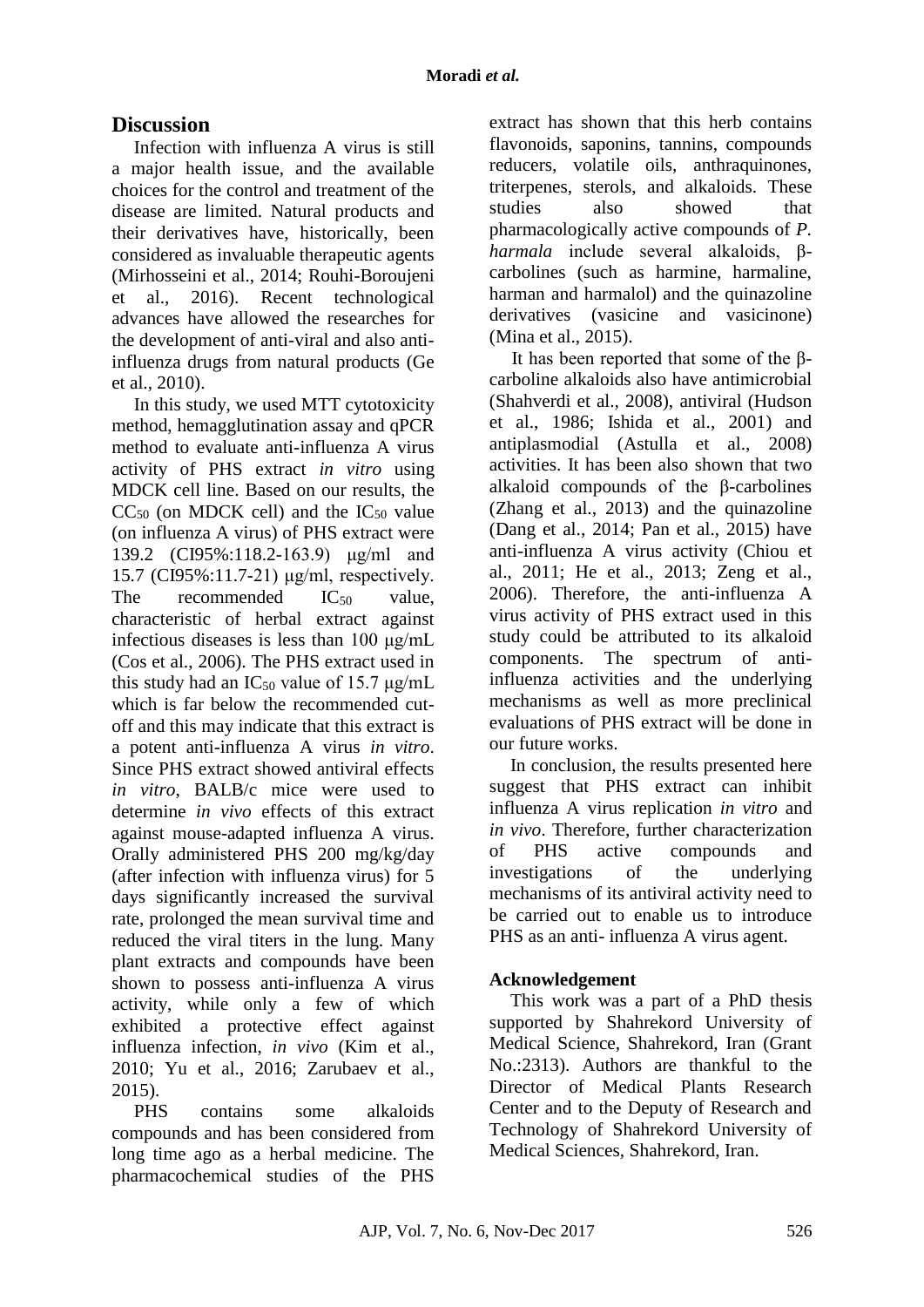#### **Conflict of interest**

The authors of this research declare no conflict of interest.

#### **References**

- Aarons DH, Rossi GV , Orzechowski RF. 1977. Cardiovascular actions of three harmala alkaloids: harmine, harmaline, and harmalol. J Pharm Sci, 66:1244-1248.
- Akbari F, Ansari-Samani R, Karimi A, Mortazaei S, Shahinfard N ,Rafieian-Kopaei M. 2013. Effect of turnip on glucose and lipid profiles of alloxaninduced diabetic rats. Iran J Endocrin Metabol, 14: 492-497
- Aqel M ,Hadidi M. 1991. Direct Relaxant Effect of Peganum Harmala Seed Extract on Smooth Muscles of Rabbit and Guinea Pig. Int J Pharmacogn, 29:176-182.
- Asgarpanah J , Ramezanloo F. 2012. Chemistry, pharmacology and medicinal properties of Peganum harmala L. Afr J pharm pharmacol, 6:1573-1580.
- Astulla A, Zaima K, Matsuno Y, Hirasawa Y, Ekasari W, Widyawaruyanti A, Zaini NC ,Morita H. 2008. Alkaloids from the seeds of Peganum harmala showing antiplasmodial and vasorelaxant activities. J Nat Med, 62:470-472.
- Berrougui H, Martin-Cordero C, Khalil A, Hmamouchi M, Ettaib A, Marhuenda E ,Herrera MD. 2006. Vasorelaxant effects of harmine and harmaline extracted from Peganum harmala L. seeds in isolated rat aorta. Pharmacol Res, 54:150-157.
- Bukhari N, Choi J, Jeon C, Park H, Kim W, Khan MA ,Leet S. 2008. Phytochemical studies of the alkaloids from Peganum harmala. Applied Cham, 12:101-104.
- Cannell JJ, Zasloff M, Garland CF, Scragg R ,Giovannucci E. 2008. On the epidemiology of influenza. Virol J, 5:422X-425.
- Chiou WF, Chen CC , Wei BL. 2011. 8- Prenylkaempferol Suppresses Influenza A Virus-Induced RANTES Production in A549 Cells via Blocking PI3K-Mediated Transcriptional Activation of NF-kappaB and IRF3. Evid Based Complement Alternat Med, 2011:920828.
- Cos P, Vlietinck AJ, Berghe DV ,Maes L. 2006. Anti-infective potential of natural products: how to develop a stronger in vitro

'proof-of-concept'. J Ethnopharmacol, 106:290-302.

- Dang Z, Jung K, Zhu L, Lai W, Xie H, Lee KH, Huang L ,Chen CH. 2014. Identification and Synthesis of Quinolizidines with Anti-Influenza A Virus Activity. ACS Med Chem Lett, 5:942-946.
- Dapat C, Kondo H, Dapat IC, Baranovich T, Suzuki Y, Shobugawa Y, Saito K, Saito R ,Suzuki H. 2013. Neuraminidase inhibitor susceptibility profile of pandemic and seasonal influenza viruses during the 2009- 2010 and 2010-2011 influenza seasons in Japan. Antiviral Res, 99:261-269.
- Dawood FS, Jain S, Finelli L, Shaw MW, Lindstrom S, Garten RJ, Gubareva LV, Xu X, Bridges CB ,Uyeki TM. 2009. Emergence of a novel swine-origin influenza A (H1N1) virus in humans. N Engl J Med, 360:2605-2615.
- Fortunato JJ, Reus GZ, Kirsch TR, Stringari RB, Stertz L, Kapczinski F, Pinto JP, Hallak JE, Zuardi AW, Crippa JA ,Quevedo J. 2009. Acute harmine administration induces antidepressive-like effects and increases BDNF levels in the rat hippocampus. Prog Neuropsychopharmacol Biol Psychiatry, 33:1425-1430.
- Ge H, Wang YF, Xu J, Gu Q, Liu HB, Xiao PG, Zhou J, Liu Y, Yang Z ,Su H. 2010. Anti-influenza agents from Traditional Chinese Medicine. Nat Prod Rep, 27:1758- 1780.
- Hamsa TP ,Kuttan G. 2010. Harmine inhibits tumour specific neo-vessel formation by regulating VEGF, MMP, TIMP and proinflammatory mediators both in vivo and in vitro. Eur J Pharmacol, 649:64-73.
- Hamsa TP , Kuttan G. 2011. Harmine activates intrinsic and extrinsic pathways of apoptosis in B16F-10 melanoma. Chin Med, 6:11.
- Hayden F. 2009. Developing new antiviral agents for influenza treatment: what does the future hold? Clin Infect Dis, 48 Suppl 1:S3-13.
- He J, Qi WB, Wang L, Tian J, Jiao PR, Liu GQ, Ye WC , Liao M. 2013. Amaryllidaceae alkaloids inhibit nuclearto-cytoplasmic export of ribonucleoprotein (RNP) complex of highly pathogenic avian influenza virus H5N1. Influenza Other Respir Viruses, 7:922-931.
- Hudson JB, Graham EA, Fong R, Hudson LL ,Towers GH. 1986. Further studies on the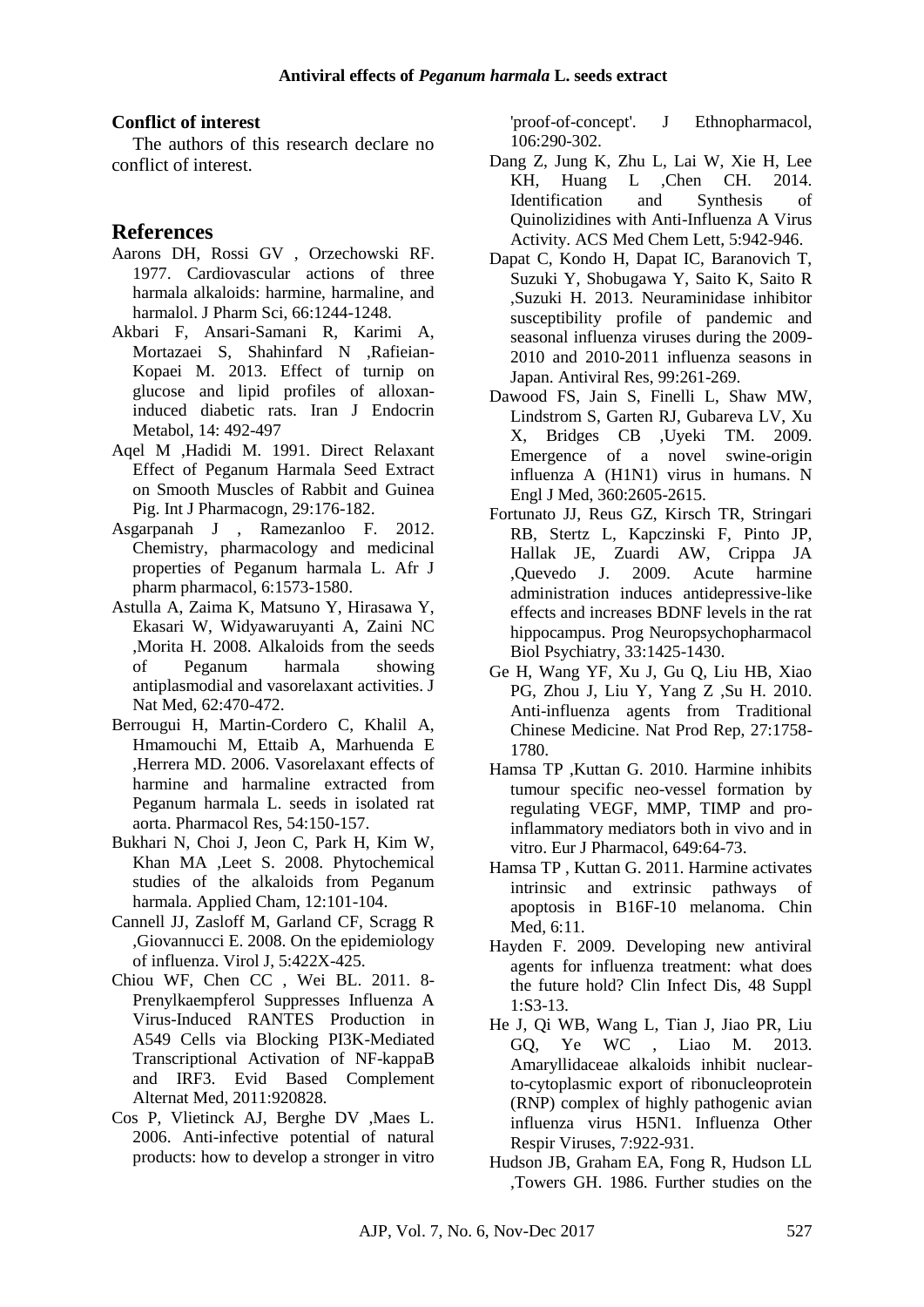antiviral activity of harmine, a photoactive beta-carboline alkaloid. Photochem Photobiol, 44:483-487.

- Ishida J, Wang HK, Oyama M, Cosentino ML, Hu CQ ,Lee KH. 2001. Anti-AIDS agents. 46. Anti-HIV activity of harman, an anti-HIV principle from Symplocos setchuensis, and its derivatives. J Nat Prod, 64:958-960.
- Jackson RJ, Cooper KL, Tappenden P, Rees A, Simpson EL, Read RC ,Nicholson KG. 2011. Oseltamivir, zanamivir, and amantadine in the prevention of influenza: a systematic review. J Infect, 62:14-25.
- Jadhav P, Kapoor N, Thomas B, Lal H ,Kshirsagar N. 2012. Antiviral potential of selected Indian medicinal (ayurvedic) plants against herpes simplex virus 1 and 2. N Am J Med Sci, 4:641-647.
- Jang YJ, Achary R, Lee HW, Lee HJ, Lee CK, Han SB, Jung YS, Kang NS, Kim P ,Kim M. 2014. Synthesis and anti-influenza virus activity of 4-oxo- or thioxo-4,5 dihydrofuro[3,4-c]pyridin-3(1H)-ones. Antiviral Res, 107:66-75.
- Jbilou R, Amri H, Bouayad N, Ghailani N, Ennabili A , Sayah F. 2008. Insecticidal effects of extracts of seven plant species on larval development, alpha-amylase activity and offspring production of Tribolium castaneum (Herbst) (Insecta: Coleoptera: Tenebrionidae). Bioresour Technol, 99:959-964.
- Jefferson T, Di Pietrantonj C, Debalini MG, Rivetti A ,Demicheli V. 2009. Inactivated influenza vaccines: methods, policies, and politics. J Clin Epidemiol, 62:677-686.
- Karimi A, Moradi MT, Alidadi S , Hashemi L. 2016. Anti-adenovirus activity, antioxidant potential, and phenolic content of black tea (Camellia sinensis Kuntze) extract. J Complement Integr Med, 13:357-363.
- Kiani S, Shamsi Shahrabadi M, Ataei A ,Sajjadi N. 2008. Peganum harmala seed extract can prevent HSV-1 replication in vitro. Iran J Virol, 4:11-16.
- Kim Y, Narayanan S, Chang KO. 2010. Inhibition of influenza virus replication by plant-derived isoquercetin. Antiviral Res, 88:227-235.
- Kodama E, Shigeta S, Suzuki T, De Clercq E. 1996. Application of a gastric cancer cell line (MKN-28) for anti-adenovirus screening using the MTT method. Antiviral Res, 31:159-164.
- Lackenby A, Thompson CI ,Democratis J. 2008. The potential impact of neuraminidase inhibitor resistant influenza. Curr Opin Infect Dis, 21:626-638.
- Madihi Y, Merrikhi A, Baradaran A, Ghobadi S, Shahinfard N, Ansari R, Karimi A, Mesripour A ,Rafieian-Kopaei M. 2013. Bioactive components and the effect of hydroalcoholic extract of Vaccinium myrtillus on postprandial atherosclerosis risk factors in rabbits. Pak J Med Sci, 29:384-389.
- Mahmoudian M, Jalipour H , Salehian Dardashti P. 2002. Toxicity of Peganum harmala: Review and a Case Report. Iran J Pharmacol Therapeut, 1:1-4.
- Mehrbod P, Ideris A, Omar AR, Hair-Bejo M, Tan SW, Kheiri MT ,Tabatabaian M. 2012. Attenuation of influenza virus infectivity with herbal-marine compound (HESA-A): an in vitro study in MDCK cells. Virol J, 9:44.
- Mina CN, Farzaei MH ,Gholamreza A. 2015. Medicinal properties of Peganum harmala L. in traditional Iranian medicine and modern phytotherapy: a review. J Tradit Chin Med, 35:104-109.
- Mirhosseini M, Baradaran A , Rafieian-Kopaei M. 2014. Anethum graveolens and hyperlipidemia: A randomized clinical trial. J Res Med Sci, 19:758-761.
- Moloudizargari M, Mikaili P, Aghajanshakeri S, Asghari MH ,Shayegh J. 2013. Pharmacological and therapeutic effects of Peganum harmala and its main alkaloids. Pharmacogn Rev, 7:199-212.
- Moradi B, Heidari-Soureshjani S, Asadi-Samani M, Yang Q. 2017. A systematic review of phytochemical and phytotherapeutic characteristics of bitter almond. Int J Pharm Phytopharmacol Res, 7(2):1-9.
- Moradi MT, Karimi A, Alidadi S. 2016. In vitro antiproliferative and apoptosisinducing activities of crude ethyle alcohole extract of *Quercus brantii* L. acorn and subsequent fractions. Chin J Nat Med, 14:196-202.
- Moradi MT, Rafieian-Kopaei M, [Karimi A.](https://www.ncbi.nlm.nih.gov/pubmed/?term=Karimi%20A%5BAuthor%5D&cauthor=true&cauthor_uid=27761420) 2016. A review study on the effect of Iranian herbal medicines against in vitro replication of herpes simplex virus. Avicenna J Phytomed, 6:506-515.
- Mosmann T. 1983. Rapid colorimetric assay for cellular growth and survival: application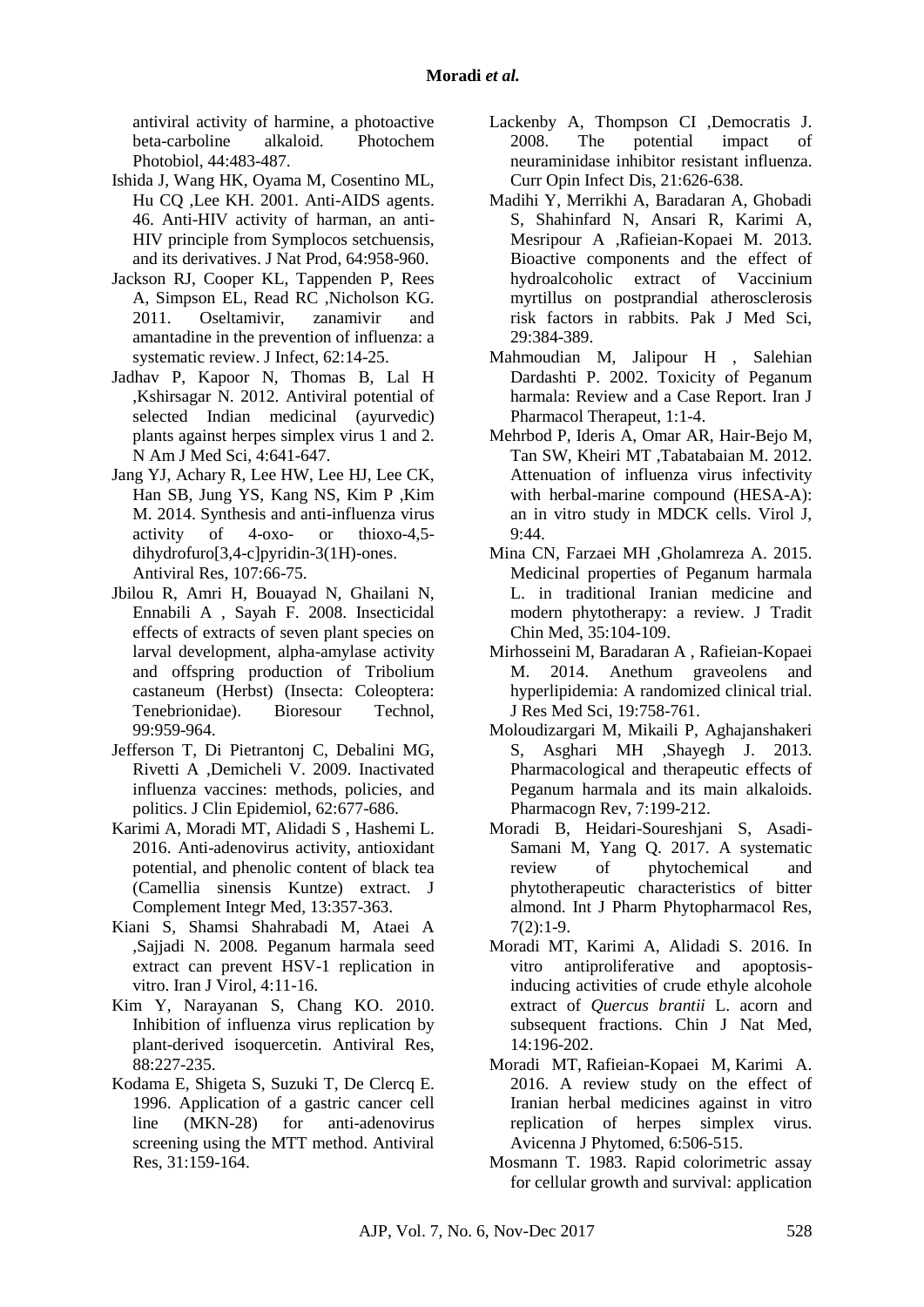to proliferation and cytotoxicity assays. J Immunol Methods, 65:55-63.

- Nasehi M, Piri M, Nouri M, Farzin D, Nayer-Nouri T , Zarrindast MR. 2010. Involvement of dopamine D1/D2 receptors on harmane-induced amnesia in the stepdown passive avoidance test. Eur J Pharmacol, 634:77-83.
- Nenaah G. 2010. Antibacterial and antifungal activities of (beta)-carboline alkaloids of Peganum harmala (L) seeds and their combination effects. Fitoterapia, 81:779- 782.
- Pan QM, Li YH, Hua J, Huang FP, Wang HS ,Liang D. 2015. Antiviral Matrine-Type Alkaloids from the Rhizomes of Sophora tonkinensis. J Nat Prod, 78:1683-1688.
- Perrone LA, Plowden JK, Garcia-Sastre A, Katz JM , Tumpey TM. 2008. H5N1 and 1918 pandemic influenza virus infection results in early and excessive infiltration of macrophages and neutrophils in the lungs of mice. PLoS Pathog, 4:e1000115.
- Reed LJ ,Muench H. 1938. A simple method of estimating fifty per cent endpoints. Am J Epid, 27:493-497.
- Rharrabe K, Bakrim A, Ghailani N ,Sayah F. 2007. Bioinsecticidal effect of harmaline on Plodia interpunctella development (Lepidoptera: Pyralidae). Pestic Biochem Physiol, 89:137-145.
- Rouhi-Boroujeni H, Heidarian E, Rouhi-Boroujeni H, Deris F ,Rafieian-Kopaei M. 2017. Medicinal plants with multiple effects on cardiovascular diseases: A systematic review. Curr Pharm Des, 23:999-1015.
- Sarrafchi A, Bahmani M, Shirzad H ,Rafieian-Kopaei M. 2016. Oxidative stress and Parkinson's disease: New hopes in treatment with herbal antioxidants. Curr Pharm Des, 22:238-246.
- Sathiyamoorthy P, Lugasi-Evgi H, Schlesinger P, Kedar I, Gopas J, Pollack Y ,Golan-Goldhirsh A. 1999. Screening for cytotoxic and antimalarial activities in desert plants of the negev and bedouin market plant products. Pharmaceut Biol, 37:188-195.
- Schmittgen TD ,Livak KJ. 2008. Analyzing real-time PCR data by the comparative C(T) method. Nat Protoc, 3:1101-1108.
- Sewell RDE , Rafieian-Kopaei M. 2014. The history and ups and downs of herbal medicines usage. J Herbmed Pharmacol,  $3:1-3.$
- Shahrani M, Rafieian M, Shirzad H, Hashemzadeh M, Yousefi H, Khadivi R, Amini SA, Dehghan M, Khayri S, Moradi M, Rahimian G ,Gheitasi I. 2007. Effect of Allium sativum L. extract on acid and pepsin secretion in basal condition and stimulated with vag stimulate in rat. J Med Plant, 6:28-37.
- Shahverdi AR, Ostad SN, Khodaee S,<br>Bitarafan L. Monsef-Esfahani HR, Bitarafan L, Monsef-Esfahani HR, Jamalifar H, Nikavar B ,Mohseni M. 2008. PHCOG MAG.: Research Article Antimicrobial and cytotoxicity potential of Peganum harmala smoke. Phcog Mag, 4:236.
- Shayganni E, Bahmani M, Asgary S ,Rafieian-Kopaei M. 2016. Inflammaging and cardiovascular disease: Management by medicinal plants. Phytomedicine, 23:1119- 1126.
- Splettstoesser F, Bonnet U, Wiemann M, Bingmann D ,Busselberg D. 2005. Modulation of voltage-gated channel currents by harmaline and harmane. Br J Pharmacol, 144:52-58.
- van der Vries E, Schutten M, Fraaij P, Boucher C ,Osterhaus A. 2013. Influenza virus resistance to antiviral therapy. Adv Pharmacol, 67:217-246.
- WHO . 2016. Avian and other zoonotic influenza: fact sheet. http://www.who.int/mediacentre/factsheets/ avian\_influenza/en/
- WHO . 2011. Manual for the Laboratory Diagnosis and Virological Surveillance of Influenza. Global Influenza Surveillance and Response System (GISRS), p 151.
- Yu J, Wang D, Jin J, Xu J, Li M, Wang H, Dou J ,Zhou C. 2016. Antiviral activity of SA-2 against influenza A virus in vitro/vivo and its inhibition of RNA polymerase. Antiviral Res, 127:68-78.
- Zaker F, Oody A ,Arjmand A. 2007. A study on the antitumoral and differentiation effects of peganum harmala derivatives in combination with ATRA on leukaemic cells. Arch Pharm Res, 30:844-849.
- Zarubaev VV, Garshinina AV, Tretiak TS, Fedorova VA, Shtro AA, Sokolova AS, Yarovaya OI ,Salakhutdinov NF. 2015. Broad range of inhibiting action of novel camphor-based compound with antihemagglutinin activity against influenza viruses in vitro and in vivo. Antiviral Res, 120:126-133.